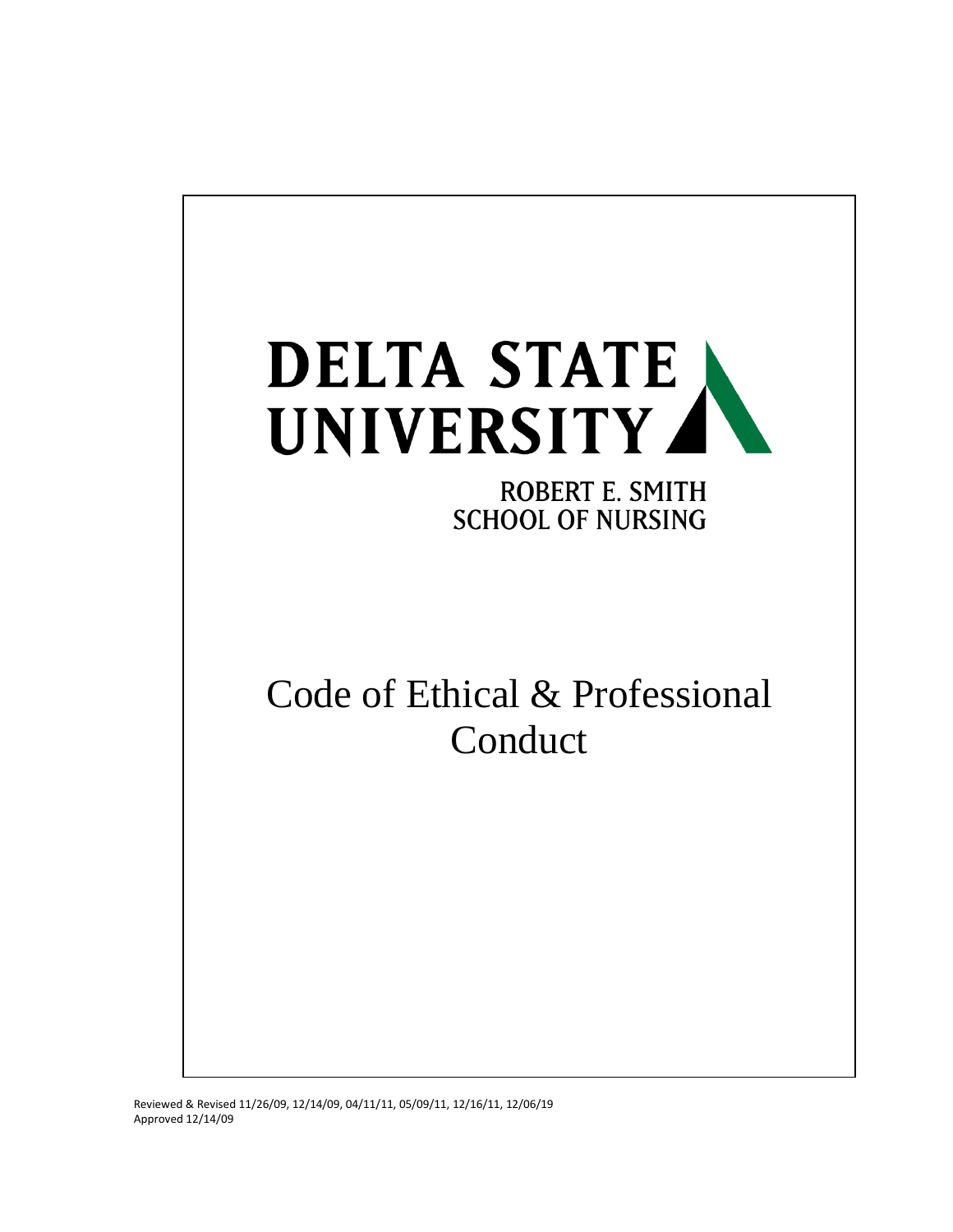The Robert E. Smith School of Nursing is a professional program and as such the highest standards of ethical and professional conduct are expected. As members of the Nursing Profession, you and I share an obligation to adhere to core values, in essence to do what is right. Delta State University Robert E. Smith School of Nursing believes every nurse recognizes and accepts a specific obligation as a member of the professional community of nursing. Our duty is to maintain an environment supportive of personal growth, as well as to ensure safe and effective health care to the public. The Robert E. Smith School of Nursing adheres to the Code of Conduct throughout all educational endeavors and activities. This code is based on the American Nurses' Association Code of Ethics (2015) and is an integral part of student development and professional performance.

# STANDARDS OF CONDUCT

- **Be Accountable and Responsible**
- **Demonstrate Professional Behavior**
- **Maintain Academic Honesty**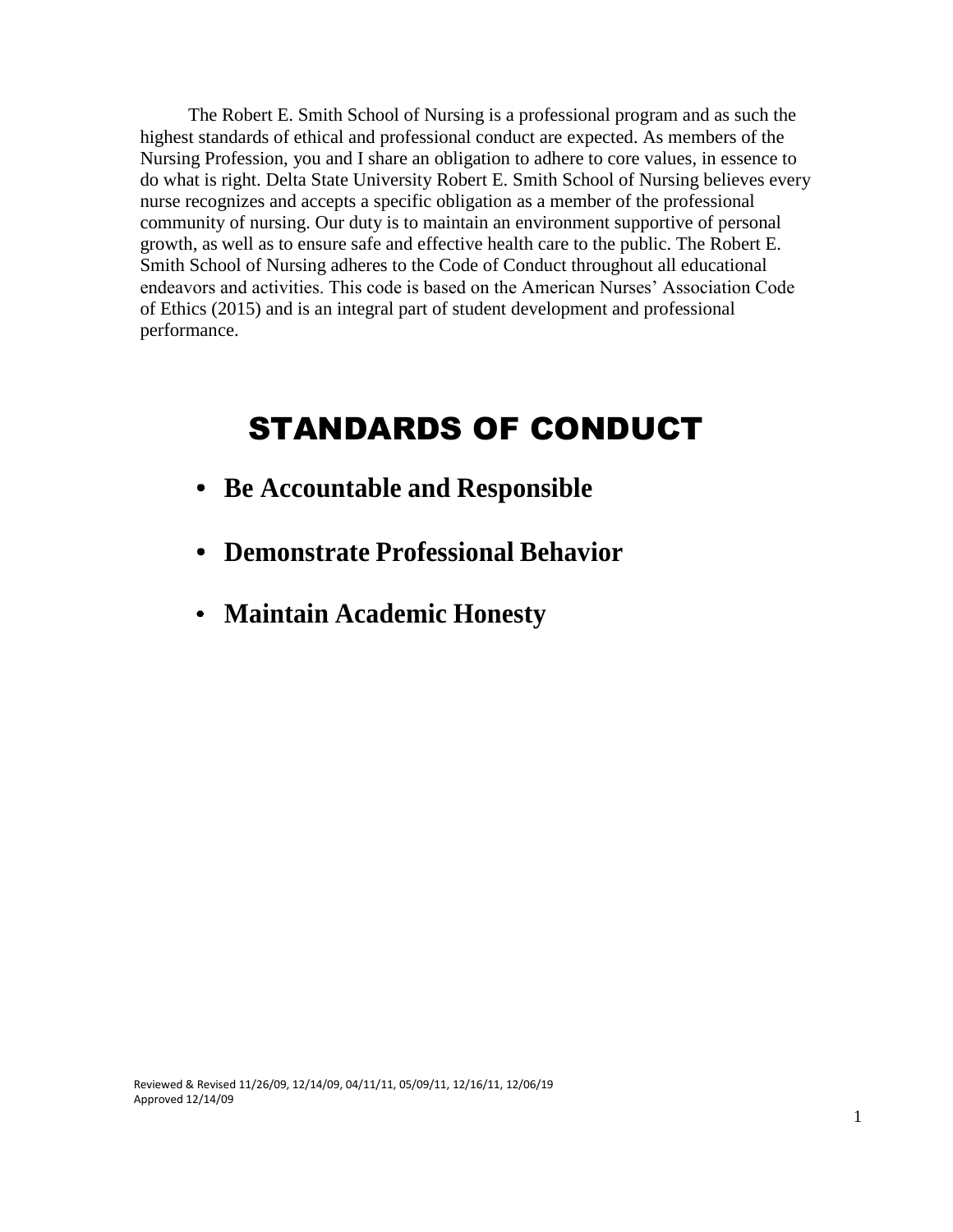#### **Be Accountable and Responsible**

Nurses are accountable and must accept responsibility for their actions. It is our obligation and duty to adhere to the American Nurses' Association (ANA) Code of Ethics (2015) and the ANA Nursing Scope and Standards of Practice (2015), [https://www.nursingworld.org/.](https://www.nursingworld.org/)

#### **American Nurses' Association Code of Ethics**

| Provision 1. | The nurse practices with compassion and respect for the inherent dignity,<br>worth, and unique attributes of every person.                                                                                                                    |
|--------------|-----------------------------------------------------------------------------------------------------------------------------------------------------------------------------------------------------------------------------------------------|
| Provision 2. | The nurses' primary commitment is to the patient, whether an individual,<br>family, group, community, or population.                                                                                                                          |
| Provision 3. | The nurse promotes, advocates for, and protects the rights, health and<br>safety of the patient.                                                                                                                                              |
| Provision 4. | The nurse has authority, accountability and responsibility for nursing<br>practice; makes decisions; and takes action consistent with the obligation<br>to provide optimal patient care.                                                      |
| Provision 5. | The nurse owes the same duties to self as to others, including the<br>responsibility to promote health and safety, preserve wholeness if<br>character and integrity, maintain competence, and continue personal and<br>professional growth.   |
| Provision 6. | The nurse, through individual and collective effort, establishes, maintains<br>and improves the ethical environment of the work setting and conditions<br>of employment that are conducive to safe, quality health care.                      |
| Provision 7. | The nurse, in all roles and settings, advances the profession through<br>research and scholarly inquiry, professional standards development, and<br>the generation of both nursing and health policy.                                         |
| Provision 8. | The nurse collaborates with other health professionals and the public to<br>protect human rights, promote health diplomacy, and reduce health<br>disparities.                                                                                 |
| Provision 9. | The profession of nursing, collectively through its professional<br>organizations, must articulate nursing values, maintain the integrity of the<br>profession, and integrate principles of social justice into nursing and health<br>policy. |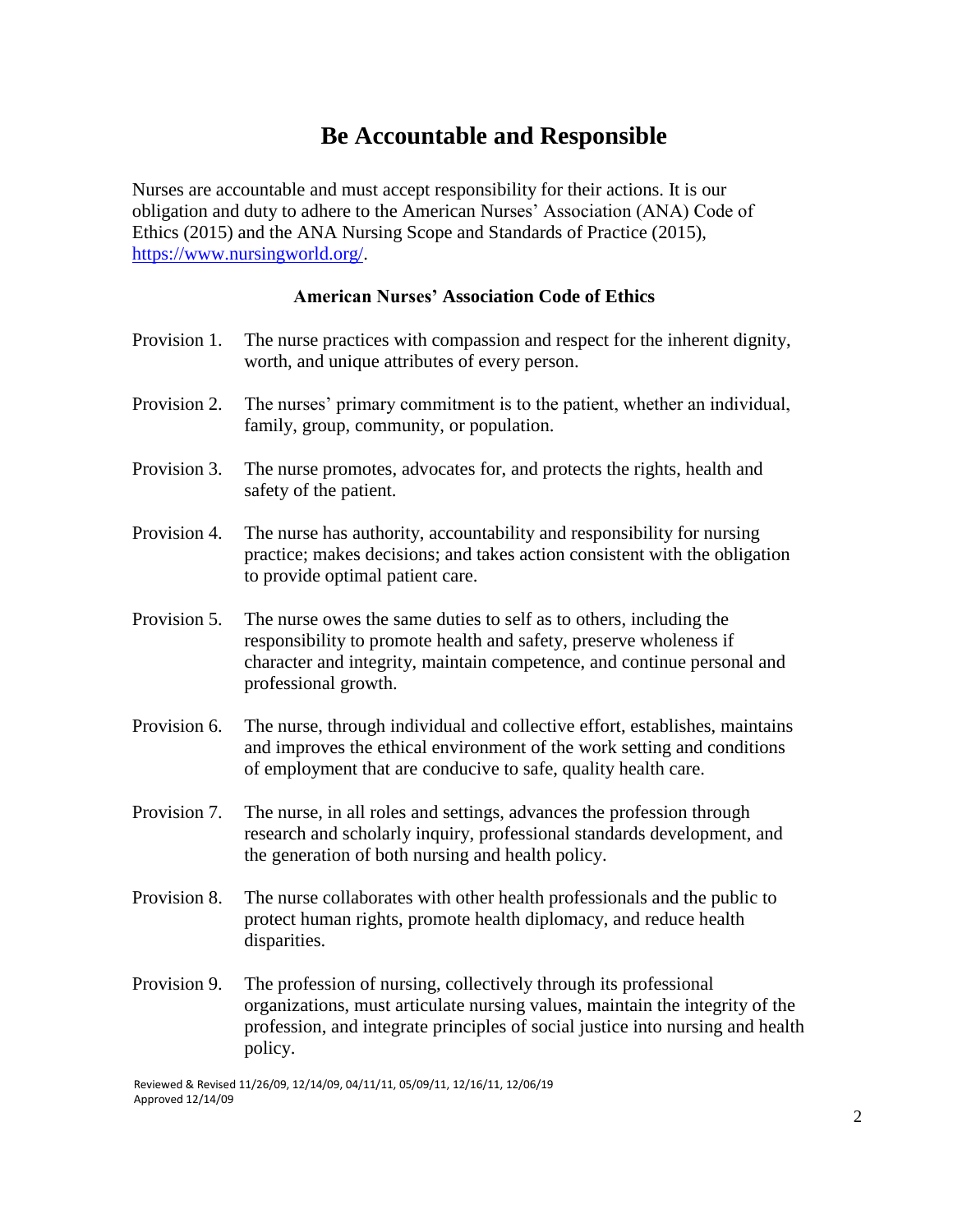#### **Standards of Practice**

- Standard 2. Diagnosis
- Standard 3. Outcomes Identification
- Standard 4. Planning
- Standard 5. Implementation
- Standard 5A. Coordination of Care
- Standard 5B. Health Teaching and Health Promotion
- Standard 6. Evaluation

#### **Standards of Professional Performance**

- Standard 7. Ethics
- Standard 8. Culturally Congruent Practice
- Standard 9. Communication
- Standard 10. Collaboration
- Standard 11. Leadership
- Standard 12. Education
- Standard 13. Evidence-based Practice and Research
- Standard 14. Quality of Practice
- Standard 15. Professional Practice Evaluation
- Standard 16. Resource Utilization
- Standard 17. Environmental Health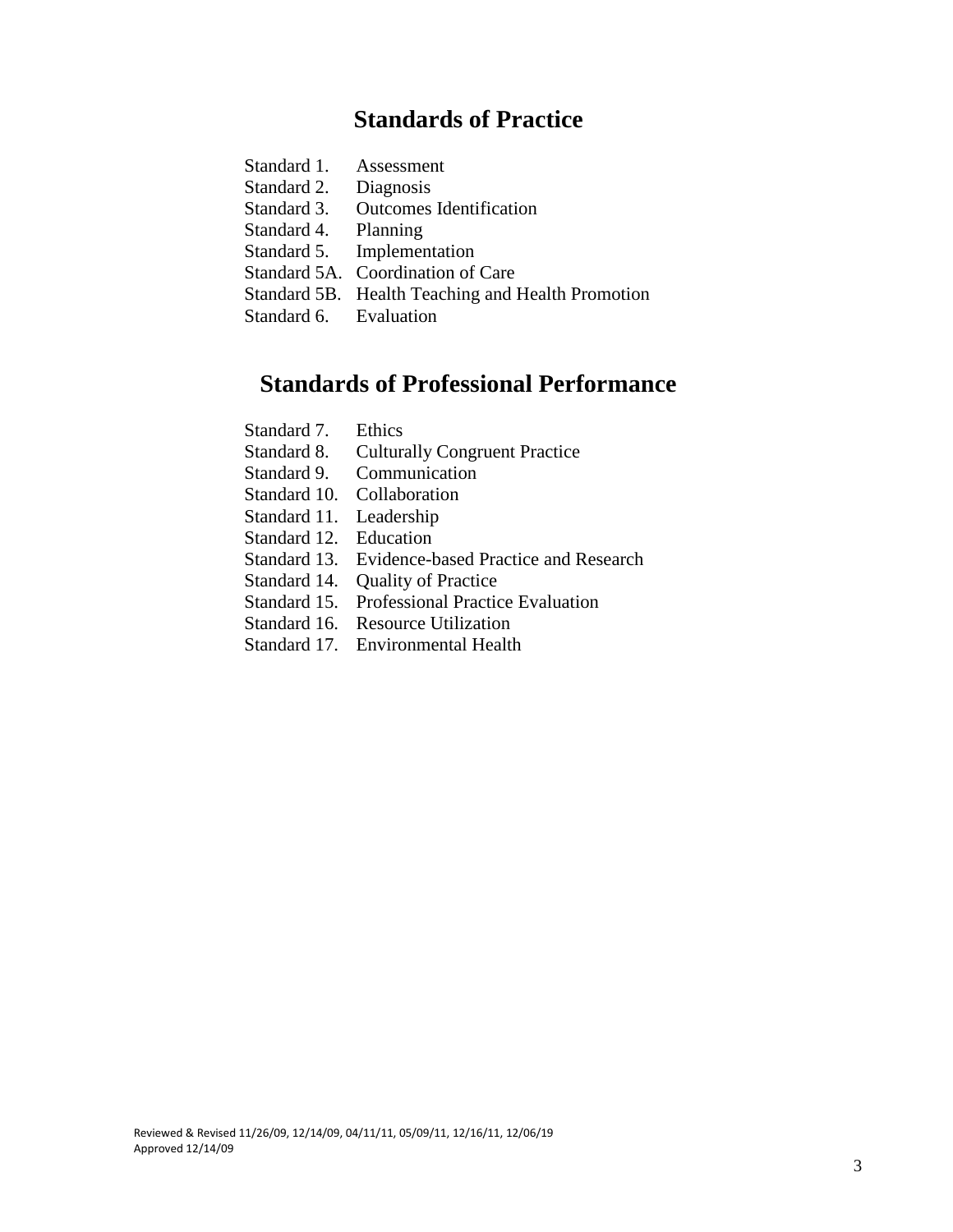#### **Demonstrate Professional Behavior**

Each student will demonstrate professional behaviors as reflected by the Standards of Professional Performance and Standards of Care. This includes being punctual for required activities as well as be respectful of others. Students of the DSU Robert E. Smith School of Nursing must fulfill the obligation to "establish relationships and deliver nursing services with respect for human needs and values, and without prejudice". Furthermore, students will fulfill roles including advocate, direct care provider, and educator while treating colleagues, faculty, physicians, nurses, and assistants with "respect and compassion."

While in the role of student nurse, each student will display behaviors that are indicative of the program they represent. Students are expected to carry themselves in a manner that represents the values and beliefs of the nursing profession and the DSU Robert E. Smith School of Nursing. In order to exhibit the quality and caliber of professionalism deemed appropriate for the DSU student nurse, it is expected that the student will display professional behaviors addressed in this code. Students will not use profanities or inappropriate gestures nor treat those for whom care is provided in disrespectful ways realizing that diverse clients have different values and must be respected. The student will display a caring and compassionate attitude when providing care for any patient.

Clinical experiences are vital to student nurse education; therefore, students should attend **all** clinical assignments. Students are expected to arrive on time and be prepared to administer safe and appropriate nursing care. Any student reporting to the clinical area under the influence of any substance, whether prescribed or illicit, that may interfere with the cognitive and/or physical ability to render safe patient care will be sent home and reprimanded according to school policy.

Students must maintain confidentiality and privacy according to all HIPAA and health care policies and regulations. All verbal, electronic and written information relating to patients and agencies are considered confidential and are not to be copied or discussed with anyone. Examples of misconduct include speaking about patients after hours, taking pictures of patients without their consent and/or discussing patients on Facebook or other social networks. A breach of confidentiality will result in disciplinary action, up to and/or including possible dismissal from the DSU Robert E. Smith School of Nursing.

Nursing students must understand the importance of maintaining professional boundaries. These boundaries exist between the student, instructor, agency, and patient. Students who give care to patients must do so in a professional manner because patients deserve nurses who act in their best interest and who respect their dignity. Boundary violations occur when students confuse the needs of the patient with those of the student. These violations usually occur when there is excessive personal disclosure by the student nurse. This could also be considered as when a patient tries to give the student payment or gifts for care rendered.

Reviewed & Revised 11/26/09, 12/14/09, 04/11/11, 05/09/11, 12/16/11, 12/06/19 Approved 12/14/09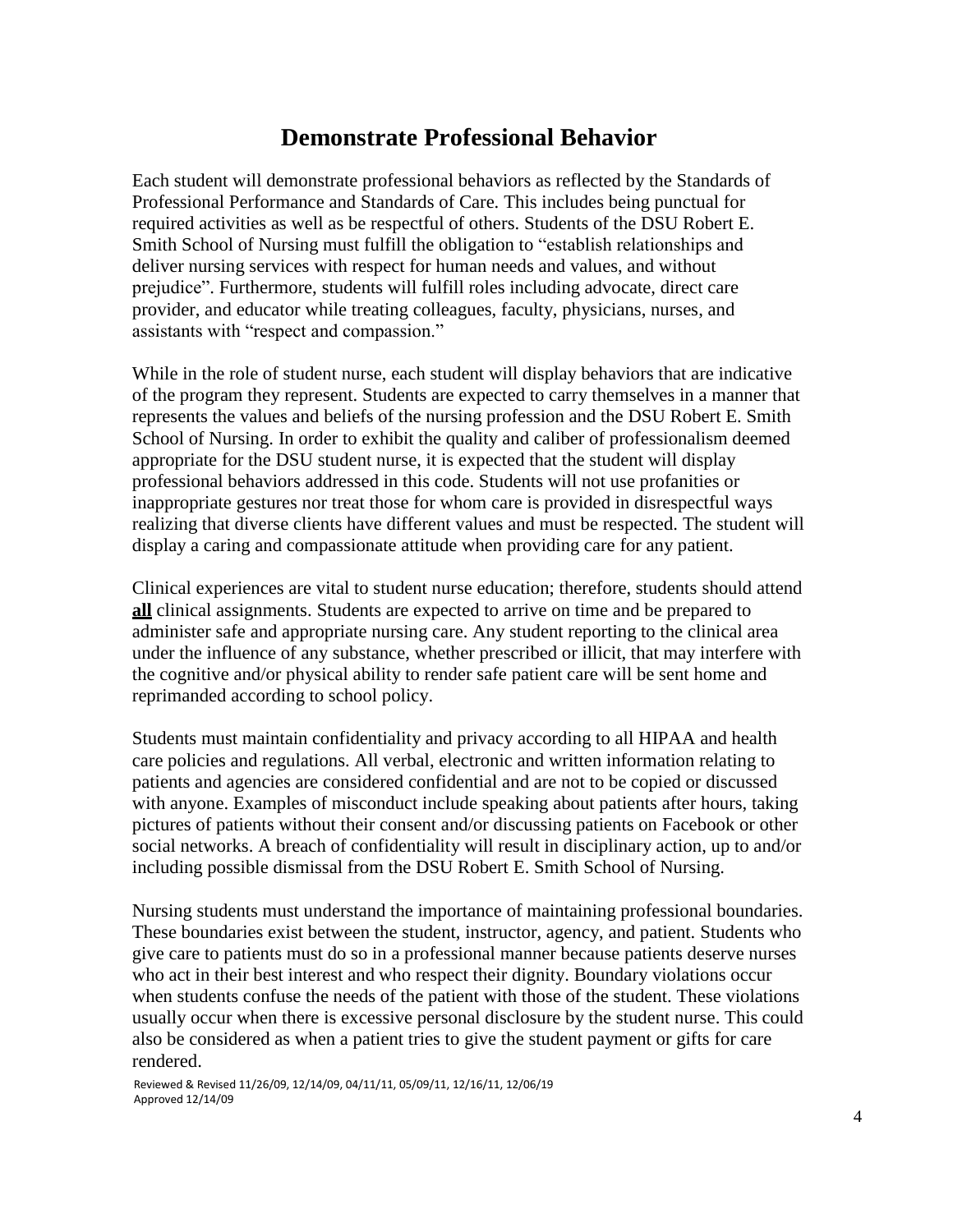Other examples of serious violations include but are not limited to illegally removing healthcare agency or patient property from the premises, destruction to any healthcare agency or patient property, falsifying or fabricating clinical experiences, calling in sick for clinical under false pretenses, arriving late to clinical experiences and documenting nursing care that was not performed or in advance of performance is grounds for disciplinary action by the school or even possibly the Board of Nursing.

### **Maintain Academic Honesty**

The DSU nursing student is expected to abide by the DSU Academic Honesty Policy, [http://www.deltastate.edu/policies/policy/university-policies/academics](http://www.deltastate.edu/policies/policy/university-policies/academics-students/academic-honesty/)[students/academic-honesty/.](http://www.deltastate.edu/policies/policy/university-policies/academics-students/academic-honesty/)

#### **Sanctions**

- Reprimand official warning in writing that continuation or repetition of wrongful conduct may result in further disciplinary action.
- Probation written notice explaining the serious nature of the case and outlining the terms of the probationary status.
- Campus and/or Community Service requirement that services will be offered for a specified period to an appropriate nonprofit community agency and/or to the student affairs office.
- Restitution reimbursement for damage to or loss of property which occurred as a result of the misconduct.
- Suspension exclusion from classes, enrollment, and other privileges in the Robert E. Smith School of Nursing and throughout the DSU community.
- Expulsion permanent termination of admission and enrollment status in the Robert E. Smith School of Nursing.
- Second offenses –expulsion from the Robert E. Smith School of Nursing will result for students who are proven to have violated any of the standards set forth in the Code of Ethical & Professional Conduct.

Disciplinary actions, to include expulsion and suspension, shall be included in the student's permanent academic record.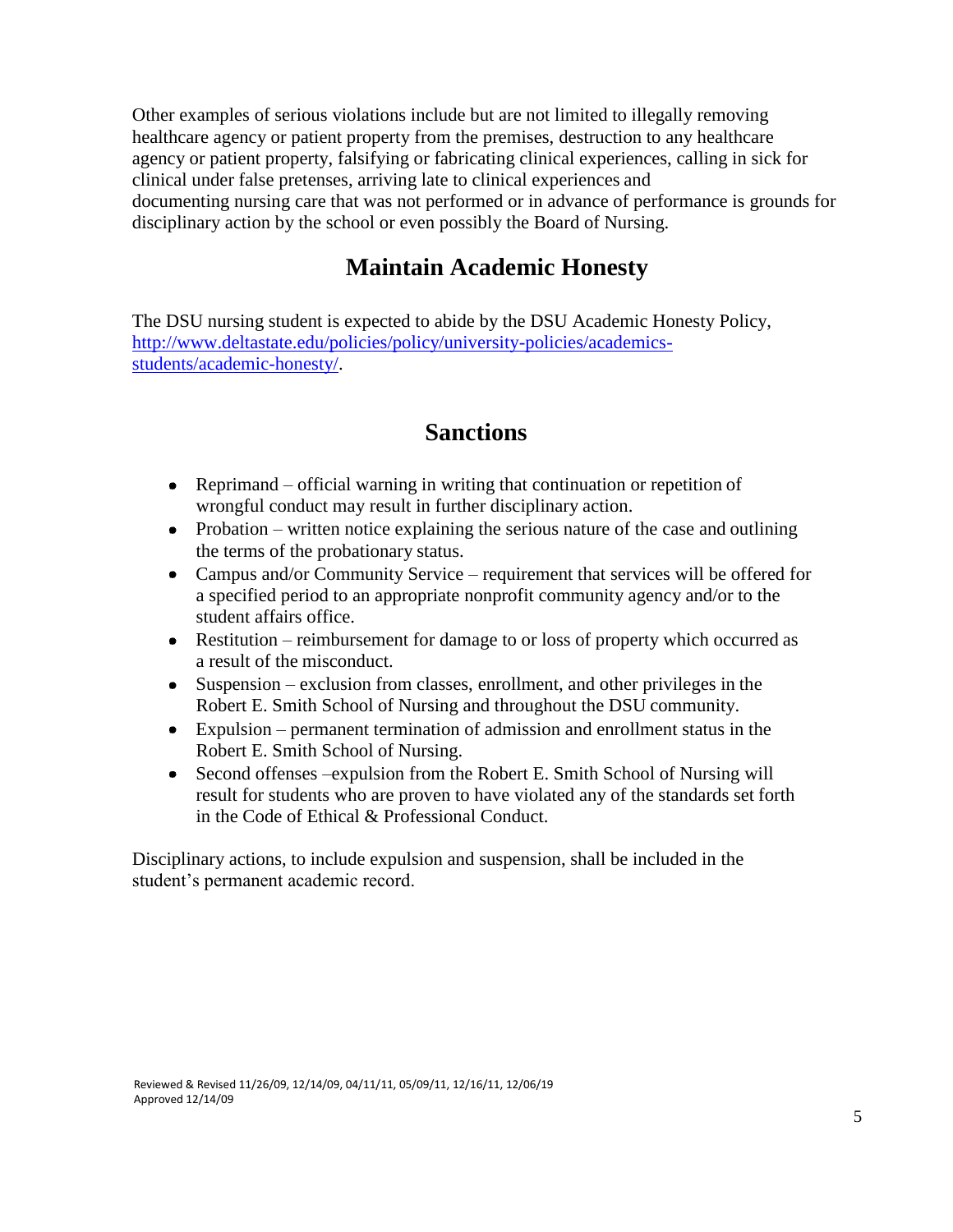## **Procedure for Ethical and Professional Disciplinary Action**

- An allegation of ethical and professional misconduct may be made by other  $\bullet$ students, faculty, staff, clients/patients, visitors, or any member of an agency that has a verbal or written agreement to provide learning experiences for students.
- The allegation of misconduct should be submitted in written form to the Chair of  $\bullet$ Nursing (CON). The allegation of misconduct must include:
	- o Date, time, location, and description of the incident
	- o Names of all parties involved and witnesses
	- o Supporting facts and justification for the complaint
	- o Brief description of efforts to resolve the complaint (if feasible)
	- o Date and signature of the person making the allegation of misconduct
- If the CON is able to determine that the allegations are without merit, the CON may dismiss the charge and shall report to the Dean the facts upon which the decision is based.
- If a charge is believed to have substance, the CON will duly notify the student in  $\bullet$ writing within 12 working days of the allegation of misconduct. The notice will include a copy of the allegation of misconduct and establish the date, time, and location for a conference between the CON and the student. The student will be asked to bring any supporting documentation to disprove the misconduct allegation.
- The CON may also establish a time to confer with the person making the allegation of misconduct.
- Following the conference between the CON and student, the CON will notify the student in writing within 12 working days of the disciplinary sanction and the student's right to request a hearing. This written request for a hearing must be made within 10 working days of receipt of the letter indicating the disciplinary sanction.
- If a hearing is requested by the student, the CON will appoint a hearing panel of  $\bullet$ three (3) faculty members within five working days of receipt of the hearing request.
- The hearing panel will select a Chairman who will notify the student in writing of  $\bullet$ the established date, time, and location of the hearing.
- After hearing statements and reviewing supporting documentation, the hearing panel will make a written recommendation to the Robert E. Smith School of Nursing Dean.
- The Robert E. Smith School of Nursing Dean will review the written recommendation and make a decision. The student will be notified in writing within 12 working days of the recommendation receipt from the hearing panel.
- $\bullet$ If the problem is not satisfactorily resolved, the student is entitled to continue with any grievance by following the appropriate University Grievance Policy (s) as found below: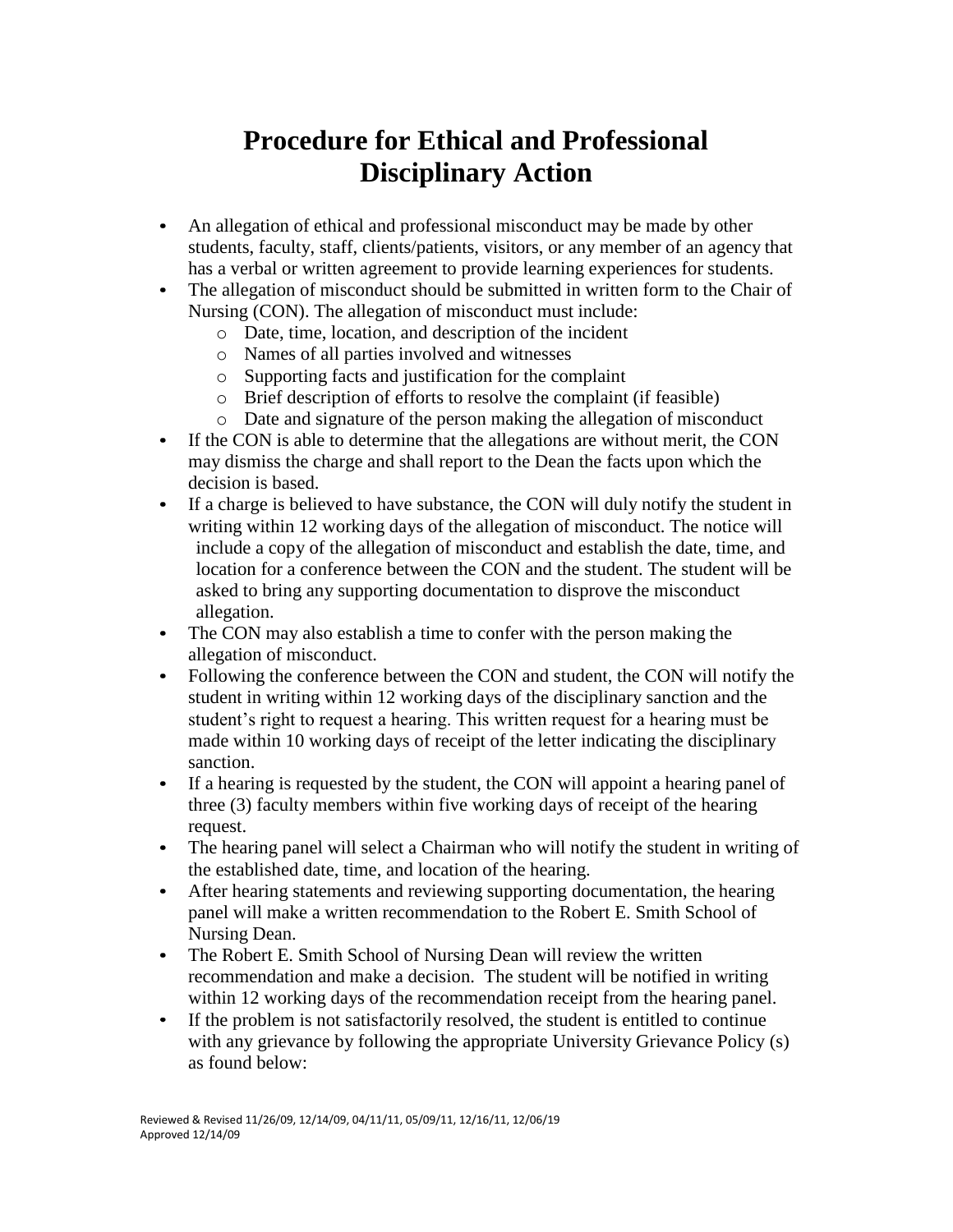1) **Grievance Policy-Academic- Undergraduate:** The student will begin at this time at step #4 of the policy found on the website under university policies at [http://www.deltastate.edu/policies/policy/university-policies/academics](http://www.deltastate.edu/policies/policy/university-policies/academics-students/grievance-policy-academic-undergraduate/)[students/grievance-policy-academic-undergraduate/.](http://www.deltastate.edu/policies/policy/university-policies/academics-students/grievance-policy-academic-undergraduate/)

2) **Grievance Policy-Academic- Graduate:** The student will begin at this time at step #4 of the policy found on the website under university policies at [http://www.deltastate.edu/policies/policy/university-policies/academics](http://www.deltastate.edu/policies/policy/university-policies/academics-students/grievance-policy-academic-graduate/)[students/grievance-policy-academic-graduate/.](http://www.deltastate.edu/policies/policy/university-policies/academics-students/grievance-policy-academic-graduate/)

3) **Grievance Policy, Non-Academic** found on the website under university policies at [http://www.deltastate.edu/policies/policy/university-policies/student](http://www.deltastate.edu/policies/policy/university-policies/student-affairs/rights-and-responsibilities/grievance-policy-non-academic-issues/)[affairs/rights-and-responsibilities/grievance-policy-non-academic-issues/.](http://www.deltastate.edu/policies/policy/university-policies/student-affairs/rights-and-responsibilities/grievance-policy-non-academic-issues/)